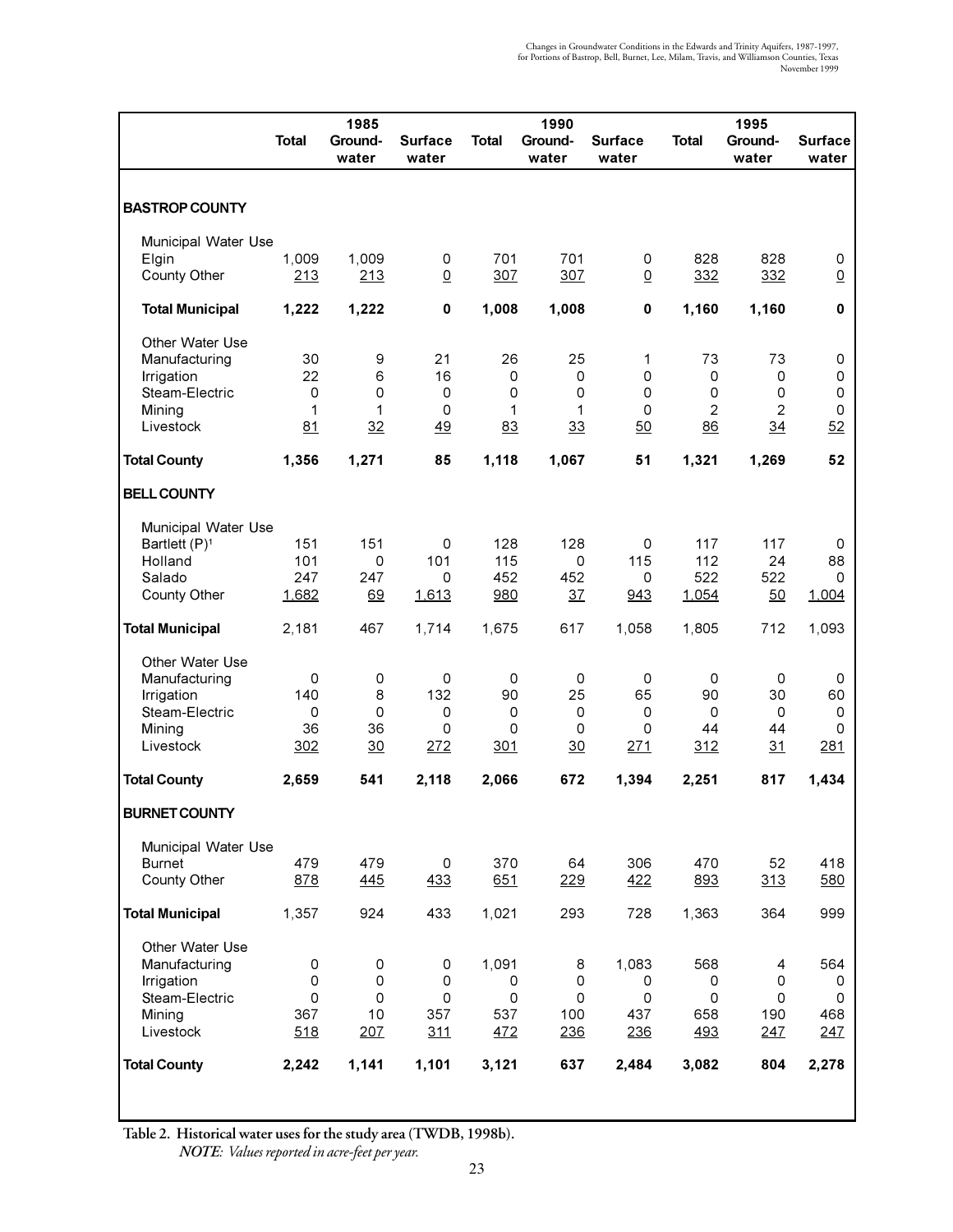|                             |                 | 1985             |                         |              | 1990             |                         |                 | 1995             |                         |
|-----------------------------|-----------------|------------------|-------------------------|--------------|------------------|-------------------------|-----------------|------------------|-------------------------|
|                             | <b>Total</b>    | Ground-<br>water | <b>Surface</b><br>water | <b>Total</b> | Ground-<br>water | <b>Surface</b><br>water | <b>Total</b>    | Ground-<br>water | <b>Surface</b><br>water |
| <b>LEE COUNTY</b>           |                 |                  |                         |              |                  |                         |                 |                  |                         |
|                             |                 |                  |                         |              |                  |                         |                 |                  |                         |
| Municipal Water Use         |                 |                  |                         |              |                  |                         |                 |                  |                         |
| County Other                | 6               | $\mathsf 0$      | 6                       | 6            | 0                | 6                       | $\overline{7}$  | 0                | $\overline{7}$          |
|                             |                 |                  |                         |              |                  |                         |                 |                  |                         |
| <b>Total Municipal</b>      | 6               | $\mathsf 0$      | 6                       | 6            | $\Omega$         | 6                       | $\overline{7}$  | 0                | $\overline{7}$          |
|                             |                 |                  |                         |              |                  |                         |                 |                  |                         |
| Other Water Use             |                 |                  | 0                       |              |                  | 0                       |                 |                  |                         |
| Manufacturing<br>Irrigation | 0<br>0          | 0<br>0           | 0                       | 0<br>0       | 0<br>0           | $\Omega$                | 0<br>0          | 0<br>0           | 0<br>0                  |
| Steam-Electric              | 0               | 0                | 0                       | $\mathbf 0$  | 0                | $\Omega$                | $\mathsf 0$     | $\Omega$         | 0                       |
| Mining                      | 0               | 0                | 0                       | $\Omega$     | 0                | $\Omega$                | $\Omega$        | 0                | $\mathsf{O}\xspace$     |
| Livestock                   | $\underline{6}$ | $\underline{6}$  | $\underline{0}$         | 6            | $\underline{6}$  | $\underline{0}$         | $\underline{9}$ | $\underline{9}$  | $\underline{0}$         |
|                             |                 |                  |                         |              | 6                |                         | 16              | 9                | $\overline{7}$          |
| <b>Total County</b>         | 12              | 6                | 6                       | 12           |                  | 6                       |                 |                  |                         |
| <b>MILAM COUNTY</b>         |                 |                  |                         |              |                  |                         |                 |                  |                         |
| Municipal Water Use         |                 |                  |                         |              |                  |                         |                 |                  |                         |
| County Other                | 121             | 72               | 49                      | 83           | 54               | 29                      | 83              | 51               | 32                      |
|                             |                 |                  |                         |              |                  |                         |                 |                  |                         |
| <b>Total Municipal</b>      | 121             | 72               | 49                      | 83           | 54               | 29                      | 83              | 51               | 32                      |
| Other Water Use             |                 |                  |                         |              |                  |                         |                 |                  |                         |
| Manufacturing               | 0               | 0                | 0                       | $\mathbf 0$  | 0                | 0                       | 0               | 0                | 0                       |
| Irrigation                  | 0               | 0                | 0                       | 0            | 0                | 0                       | 0               | 0                | 0                       |
| Steam-Electric              | 6,760           | 0                | 6,760                   | 2,716        | 0                | 2,716                   | 2,677           | 0                | 2,677                   |
| Mining                      | 1               | 1                | 0                       | 1            | 1                | 0                       | 1               | 1                | 0                       |
| Livestock                   | 159             | 64               | 95                      | 144          | 58               | 86                      | 148             | 59               | 89                      |
| <b>Total County</b>         | 7,041           | 136              | 6,905                   | 2,944        | 113              | 2,831                   | 2,909           | 111              | 2,798                   |
| NORTHERN TRAVIS COUNTY      |                 |                  |                         |              |                  |                         |                 |                  |                         |
| Municipal Water Use         |                 |                  |                         |              |                  |                         |                 |                  |                         |
| Austin (P) <sup>1</sup>     | 60,539          | 587              | 59,952                  | 58,284       | 408              | 57,876                  | 59,716          | 299              | 59,417                  |
| Jonestown                   | 159             | 0                | 159                     | 179          | 0                | 179                     | 170             | 0                | 170                     |
| Lago Vista                  | 410             | 0                | 410                     | 654          | 0                | 654                     | 723             | 0                | 723                     |
| Manor                       | 178             | 178              | 0                       | 180          | 180              | 0                       | 215             | 215              | 0                       |
| Pflugerville                | 551             | 551              | 0                       | 776          | 776              | 0                       | 1,581           | 1,581            | 0                       |
| Round Rock (P) <sup>1</sup> | 9               | 5                | 4                       | 8            | $\overline{4}$   | 4                       | 14              | 6                | 8                       |
| County Other                | 8,319           | 599              | 7,720                   | 10,290       | 741              | 9,549                   | 10,739          | 848              | 9,891                   |
| <b>Total Municipal</b>      | 70,165          | 1,920            | 68,245                  | 70,371       | 2,109            | 68,262                  | 73,158          | 2,949            | 70,209                  |
| Other Water Use             |                 |                  |                         |              |                  |                         |                 |                  |                         |
| Manufacturing               | 2,940           | 85               | 2,855                   | 3,110        | 205              | 2,905                   | 4,999           | 250              | 4,749                   |
| Irrigation                  | 273             | 57               | 216                     | 664          | 372              | 292                     | 895             | 600              | 295                     |
| Steam-Electric              | 5,178           | $\mathsf 0$      | 5,178                   | 4,150        | 21               | 4,129                   | 5,517           | 0                | 5,517                   |
| Mining                      | 1,515           | 0                | 1,515                   | 1,283        | 0                | 1,283                   | 1,857           | 0                | 1,857                   |
| Livestock                   | 502             | 251              | 251                     | 530          | 265              | 265                     | 481             | 241              | 241                     |
| <b>Total County</b>         | 80,573          | 2,314            | 78,259                  | 80,108       | 2,972            | 77,136                  | 86,907          | 4,039            | 82,868                  |
|                             |                 |                  |                         |              |                  |                         |                 |                  |                         |

**Table 2. Historical water uses for the study area.** *(continued) NOTE: Values reported in acre-feet per year.*

 $\overline{\phantom{a}}$